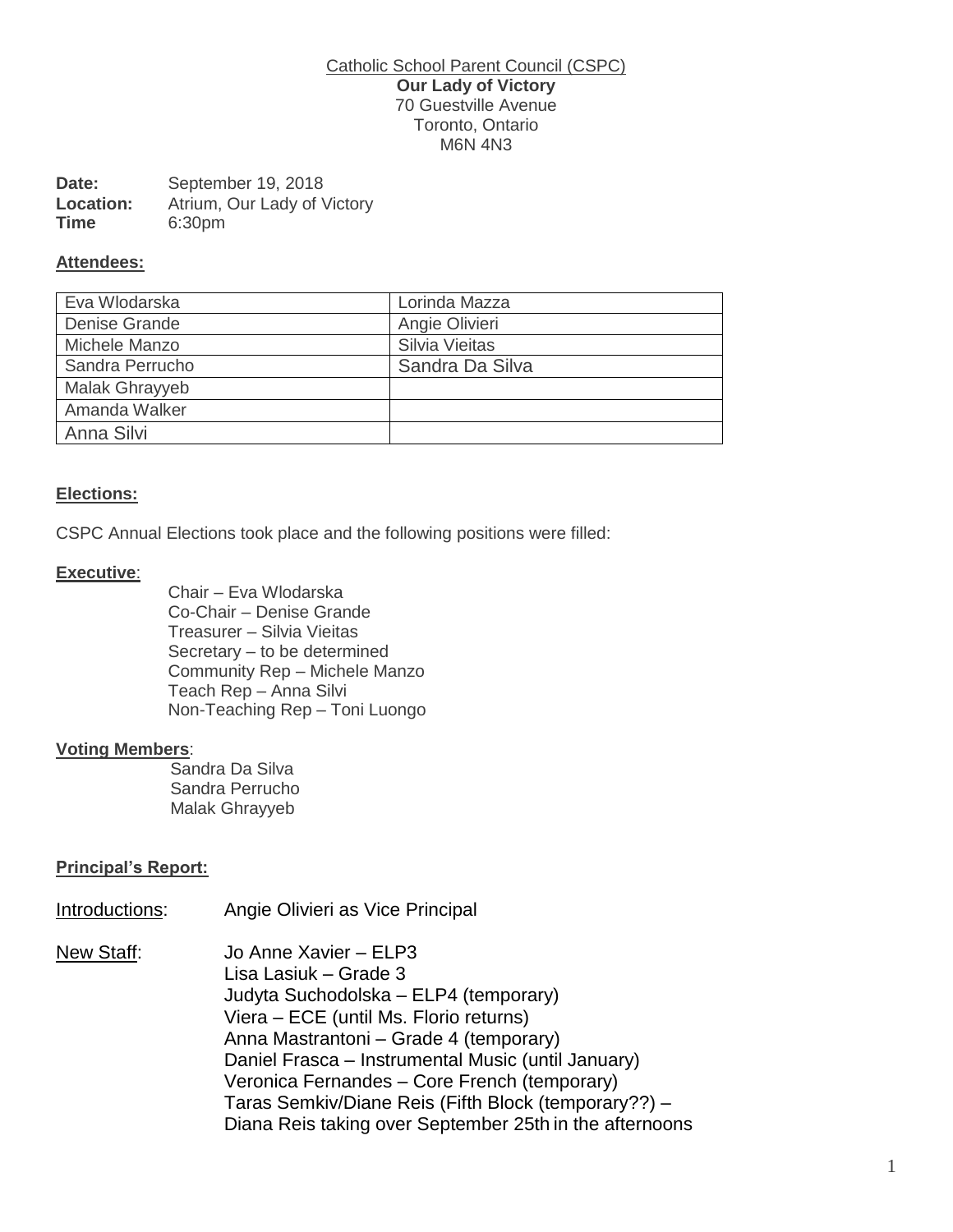# **Past Events**:

**In School**:

Enrolment increase – 675 No student classroom changes – only staff

# **Upcoming Events**:

## **Year of We Belong**:

Our 75<sup>th</sup> Anniversary celebration will be Sunday, May 5<sup>th</sup>, 2019 starting at 1.30pm Need save the date posters started.

**Sports**: Softball and Cross Country practise has begun

**Curricular**: Scores for CAT and EQAO – mixed results, some not so great. Discussion took place as to why the math results were low, some comments were made by Principal, CSPC members and teaching staff. OLV was chosen to have support from Math UP, OLV was one chosen out of 16. They will be working on the fundamentals of math. Reading and writing consistent

## **Budget**:

Viking Hoodies again for Grads? Pic (parent involvement fund) - \$2500 -\$77.55 – may be able to pay for agendas with this Computer savings. Lab costs to finish.

## **These matters to be discussed at budget meeting.**

## **Safety**:

Stock Bus Safety training beginning next week – cancelled New Safety Patrol training happening

# **Upcoming dates**:

September 30 – WE day @ ACC

- September 26 Curriculum night used uniform sale \$2 or donation, new school t-shirts \$15 Boys Softball Tournament
- September 27 Girls Softball Tournament, Archbishop Romero at OLV

September 28 – Terry Fox & Orange Shirt Day

October 3 – School Mass

October 4 – Picture Day

October 5 – World Teacher Day/PA Day/Faith Day

October 11 – Loretto College Visit

October 12 – Explore Romero Day, Grade 7 Immunization

October 22-24 – Vision/Hearing screening

October 31 – Halloween Dance-a-Thon

## **Chair's Report:**

Discussion took place in regard to dance-a-thon. Letter to go out October 1<sup>st</sup>, before Thanksgiving and returned October  $24<sup>th</sup>$ . We will meet on the evening of  $24<sup>th</sup>$ , to count money.